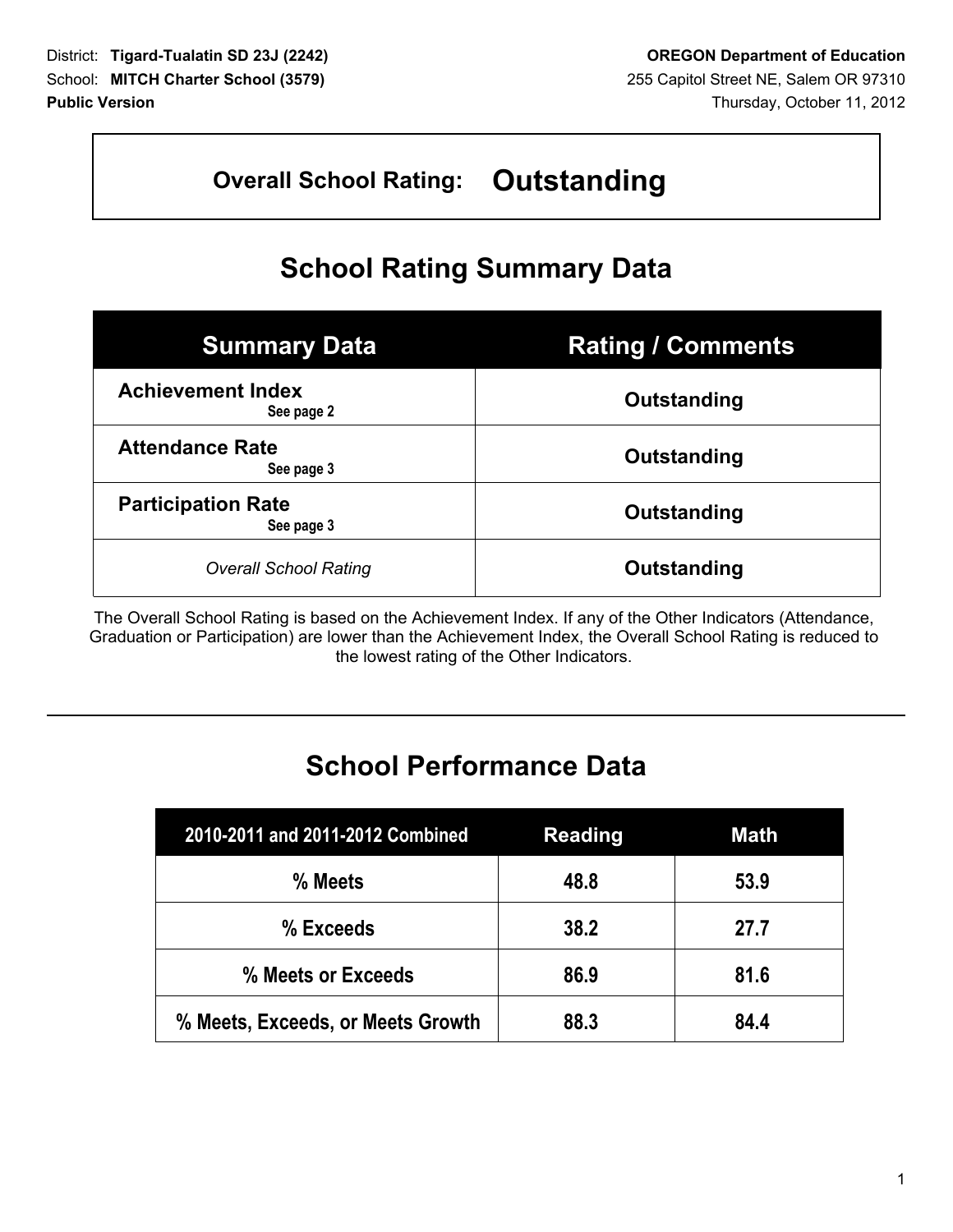| <b>Achievement Index Rating: Outstanding</b><br>School Achievement Index = (Reading Index + Math Index ) / 2<br>$= (86.1 + 81.4)/2 = 83.8$ |                        |                     |                |  |  |  |
|--------------------------------------------------------------------------------------------------------------------------------------------|------------------------|---------------------|----------------|--|--|--|
| Rating                                                                                                                                     | In Need of Improvement | <b>Satisfactory</b> | Outstanding    |  |  |  |
| <b>Index Score</b>                                                                                                                         | Less than 50.0         | 50.0 to 74.9        | 75.0 or higher |  |  |  |

## **Reading and Math Achievement Index Data**

|                                                            | 2010-2011               |              |                                    |               | 2011-2012   |     |                            |                            |                                    |               |                      |         |
|------------------------------------------------------------|-------------------------|--------------|------------------------------------|---------------|-------------|-----|----------------------------|----------------------------|------------------------------------|---------------|----------------------|---------|
|                                                            | <b>Meets or Exceeds</b> |              |                                    | Does Not Meet |             |     | <b>Meets or Exceeds</b>    |                            |                                    | Does Not Meet |                      |         |
| <b>Reading</b>                                             |                         |              | <b>Meets Growth Target</b>         |               | #<br>Tests  |     |                            | <b>Meets Growth Target</b> |                                    | #<br>Tests    |                      |         |
|                                                            | <b>Exceeds</b>          | <b>Meets</b> | Yes                                | <b>No</b>     | <b>NA</b>   |     | <b>Exceeds</b>             | <b>Meets</b>               | Yes                                | No            | <b>NA</b>            |         |
| <b>All Students</b>                                        | 57                      | 68           | $\mathbf{2}$                       | 8             | $\mathbf 2$ | 137 | 51                         | 70                         | $\mathbf{2}$                       | 17            | 6                    | 146     |
| <b>Economically Disadvantaged</b>                          | 99                      | --           | н.                                 |               |             |     |                            |                            | $\star$                            |               | $\ddot{\phantom{0}}$ | ÷       |
| <b>Limited English Proficient</b>                          |                         |              | н.                                 | --            |             |     |                            |                            | $\star$                            | $\star$       | $\star$              | $\star$ |
| <b>Students with Disabilities</b>                          | 2                       | 6            | $\mathbf{2}$                       | 0             | 2           | 12  | 6                          |                            |                                    | 9             | 0                    | 18      |
| Amer Ind/Alskn Ntv                                         |                         |              |                                    |               | ÷           |     |                            |                            | $\star$                            |               | $\star$              | ÷       |
| <b>Black (not of Hispanic origin)</b>                      |                         |              |                                    |               |             |     |                            |                            |                                    |               | $\star$              | ÷       |
| Hispanic                                                   |                         |              | 0                                  |               | 0           |     |                            |                            | 0                                  |               | 0                    | 9       |
| <b>Asian/Pacific Islander</b>                              | 6                       |              | $\bf{0}$                           | 0             | 0           |     |                            |                            |                                    |               | $\bf{0}$             | 8       |
| Asian                                                      | 6                       |              | $\bf{0}$                           |               |             |     |                            |                            |                                    | 0             | $\bf{0}$             | 8       |
| Pacific Islander                                           |                         |              |                                    |               |             |     |                            |                            |                                    |               |                      |         |
| White (not of Hispanic origin)                             | 42                      | 58           | $\overline{2}$                     |               |             | 110 | 40                         | 54                         |                                    | 15            | 4                    | 114     |
| <b>Multi-Racial/Multi-Ethnic</b>                           | 5                       |              | $\bf{0}$                           | 0             |             | 10  | 4                          |                            |                                    | $\bf{0}$      | $\overline{2}$       | 12      |
| <b>Column Totals (excluding</b><br>Asian/PI, White, Multi) | 63                      | 79           | 4                                  | 9             | 4           | 159 | 62                         | 79                         | 3                                  | 29            | 6                    | 179     |
| Weight                                                     | 100                     | 100          | 100                                | 0             | 0           |     | 100                        | 100                        | 100                                | 0             | 0                    |         |
| <b>Weighted Counts</b>                                     | 6300                    | 7900         | 400                                |               |             |     | 6200                       | 7900                       | 300                                |               |                      |         |
| <b>Yearly Index</b>                                        |                         |              | $6300 + 7900 + 400$ ) / 159 = 91.8 |               |             |     |                            |                            | $(6200 + 7900 + 300) / 179 = 80.4$ |               |                      |         |
| <b>Reading Index</b>                                       |                         |              |                                    |               |             |     | $91.8 + 80.4$ ) / 2 = 86.1 |                            |                                    |               |                      |         |

|                                                            | 2010-2011                                                                  |              |              |                            |                | 2011-2012  |                         |                 |                |                            |           |                   |
|------------------------------------------------------------|----------------------------------------------------------------------------|--------------|--------------|----------------------------|----------------|------------|-------------------------|-----------------|----------------|----------------------------|-----------|-------------------|
|                                                            | <b>Meets or Exceeds</b>                                                    |              |              | <b>Does Not Meet</b>       |                |            | <b>Meets or Exceeds</b> |                 |                | <b>Does Not Meet</b>       |           |                   |
| <b>Math</b>                                                | <b>Exceeds</b>                                                             | <b>Meets</b> |              | <b>Meets Growth Target</b> |                | #<br>Tests | <b>Exceeds</b>          | <b>Meets</b>    |                | <b>Meets Growth Target</b> |           | #<br><b>Tests</b> |
|                                                            |                                                                            |              | Yes          | <b>No</b>                  | <b>NA</b>      |            |                         |                 | Yes            | No                         | <b>NA</b> |                   |
| <b>All Students</b>                                        | 33                                                                         | 79           | 5            | 17                         | 3              | 137        | 45                      | $\overline{73}$ | 3              | 17                         | 7         | 145               |
| <b>Economically Disadvantaged</b>                          | --                                                                         |              | н.           |                            |                |            |                         |                 | $\star$        | $\star$                    | $\star$   |                   |
| <b>Limited English Proficient</b>                          |                                                                            | --           | --           |                            | -              |            | $\star$                 |                 | $\star$        | $\star$                    | $\star$   | ÷                 |
| <b>Students with Disabilities</b>                          |                                                                            |              | $\mathbf{2}$ | 3                          |                | 12         | 4                       |                 | 1              |                            | 0         | 18                |
| Amer Ind/Alskn Ntv                                         |                                                                            |              |              |                            | $\star$        |            | ÷                       |                 | $\star$        |                            | $\star$   |                   |
| Black (not of Hispanic origin)                             |                                                                            |              |              | $\star$                    | $\star$        |            |                         |                 | $\star$        |                            | $\star$   |                   |
| Hispanic                                                   | 0                                                                          |              | 0            | 2                          | 0              |            |                         |                 | 0              | 3                          |           | 9                 |
| <b>Asian/Pacific Islander</b>                              | 5                                                                          |              | $\bf{0}$     | 0                          | 0              |            | 6                       |                 |                | 0                          | $\bf{0}$  | 8                 |
| Asian                                                      | 5                                                                          |              | $\bf{0}$     |                            |                |            |                         |                 |                | O                          | $\bf{0}$  | 8                 |
| Pacific Islander                                           |                                                                            |              |              |                            |                |            |                         |                 |                |                            | --        |                   |
| White (not of Hispanic origin)                             | 22                                                                         | 67           | 5            | 14                         | $\overline{2}$ | 110        | 31                      | 62              | $\overline{2}$ | 13                         | 5         | 113               |
| Multi-Racial/Multi-Ethnic                                  | 5                                                                          |              | $\bf{0}$     | Λ                          |                | 10         | 5                       |                 |                |                            |           | 12                |
| <b>Column Totals (excluding</b><br>Asian/PI, White, Multi) | 36                                                                         | 89           | 7            | 23                         | 4              | 159        | 53                      | 85              | 4              | 28                         | 8         | 178               |
| Weight                                                     | 100                                                                        | 100          | 100          | 0                          | 0              |            | 100                     | 100             | 100            | 0                          | 0         |                   |
| <b>Weighted Counts</b>                                     | 3600                                                                       | 8900         | 700          |                            |                |            | 5300                    | 8500            | 400            |                            |           |                   |
| <b>Yearly Index</b>                                        | $3600 + 8900 + 700$ ) / $159 = 83.0$<br>$5300 + 8500 + 400$ ) / 178 = 79.8 |              |              |                            |                |            |                         |                 |                |                            |           |                   |
| <b>Math Index</b>                                          | $(83.0 + 79.8)/2 = 81.4$                                                   |              |              |                            |                |            |                         |                 |                |                            |           |                   |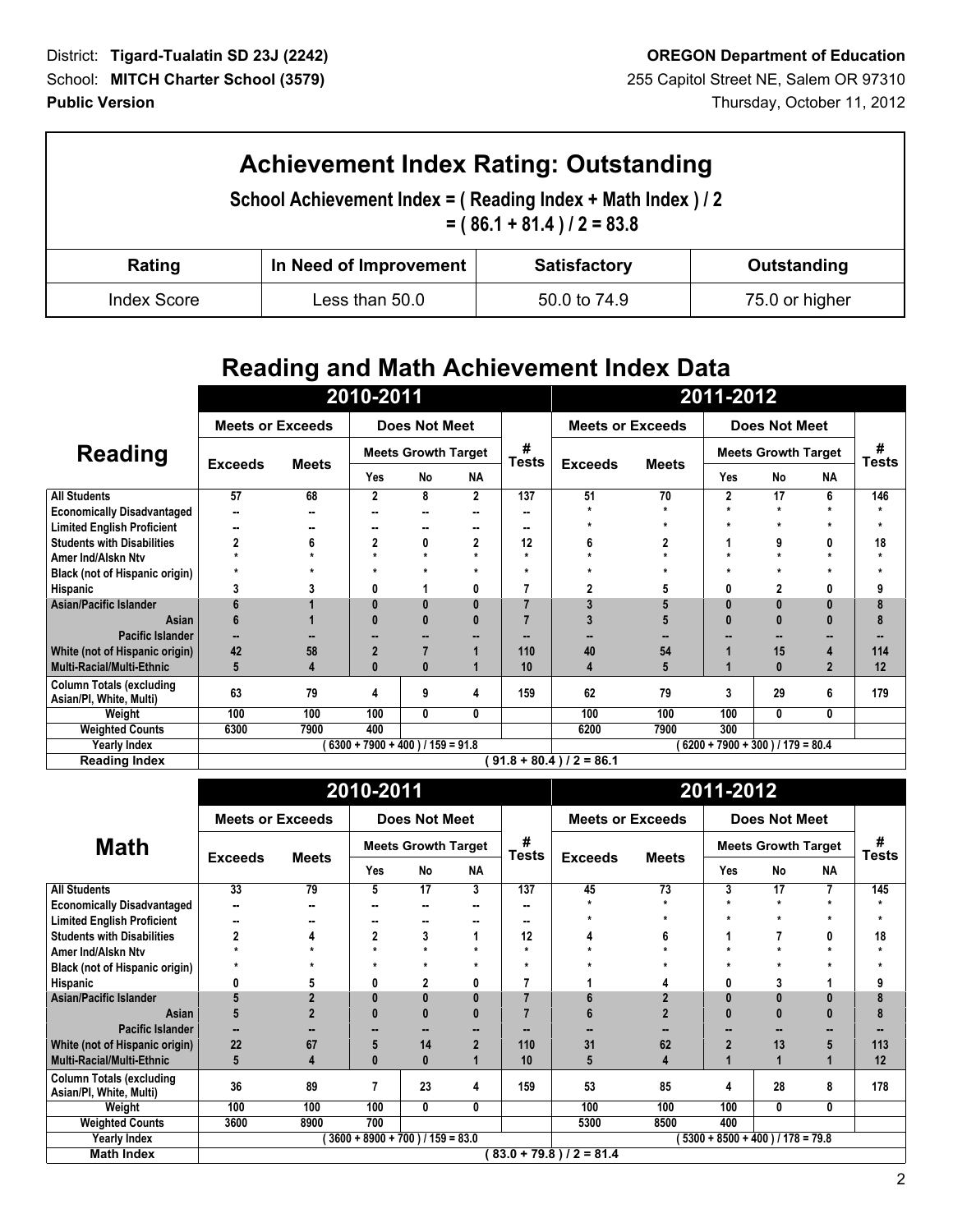# **<sup>1</sup> Additional Indicators**

#### *Attendance Rate*

| <b>School Year</b> | Rate |
|--------------------|------|
| 2010-2011          | 95.7 |
| 2011-2012          | 96.0 |

| <b>Attendance: Outstanding</b><br>Two-year Average Attendance = (Attendance Rate 2010-2011 + Attendance Rate 2011-2012) / 2<br>$= (95.7 + 96.0)/2 = 95.9$ |                        |                     |                |  |  |  |  |
|-----------------------------------------------------------------------------------------------------------------------------------------------------------|------------------------|---------------------|----------------|--|--|--|--|
| Rating                                                                                                                                                    | In Need of Improvement | <b>Satisfactory</b> | Outstanding    |  |  |  |  |
| Attendance Rate                                                                                                                                           | Less than 89.0         | 89.0 to 91.9        | 92.0 or Higher |  |  |  |  |

#### *Participation Rate*

#### **2010-2011 and 2011-2012 Participation in Statewide Assessments**

| <b>Subgroup</b>                   | <b>Reading</b> | <b>Math</b> |
|-----------------------------------|----------------|-------------|
| <b>All Students</b>               | 100%           | 100%        |
| <b>Economically Disadvantaged</b> |                |             |
| <b>Limited English Proficient</b> |                |             |
| <b>Students with Disabilities</b> |                |             |
| American Indian/Alaskan Native    |                |             |
| African American                  |                |             |
| Hispanic                          |                |             |
| Asian/Pacific Islander            |                |             |
| White                             | 100%           | 100%        |
| Multi-Racial/Multi-Ethnic         |                |             |

Participation targets can be met using the two-year average or the most recent year. Subgroups with fewer than 40 eligible students in 2010-2011 and 2011-2012 combined are not rated, and are designated "--".

| <b>Participation: Outstanding</b>                              |                        |             |  |  |  |  |
|----------------------------------------------------------------|------------------------|-------------|--|--|--|--|
| Number of subgroups missing the 95% participation target = $0$ |                        |             |  |  |  |  |
| <b>Participation Rating</b>                                    | In Need of Improvement | Outstanding |  |  |  |  |
| Number of subgroups missing participation targets              | 1 or more              |             |  |  |  |  |